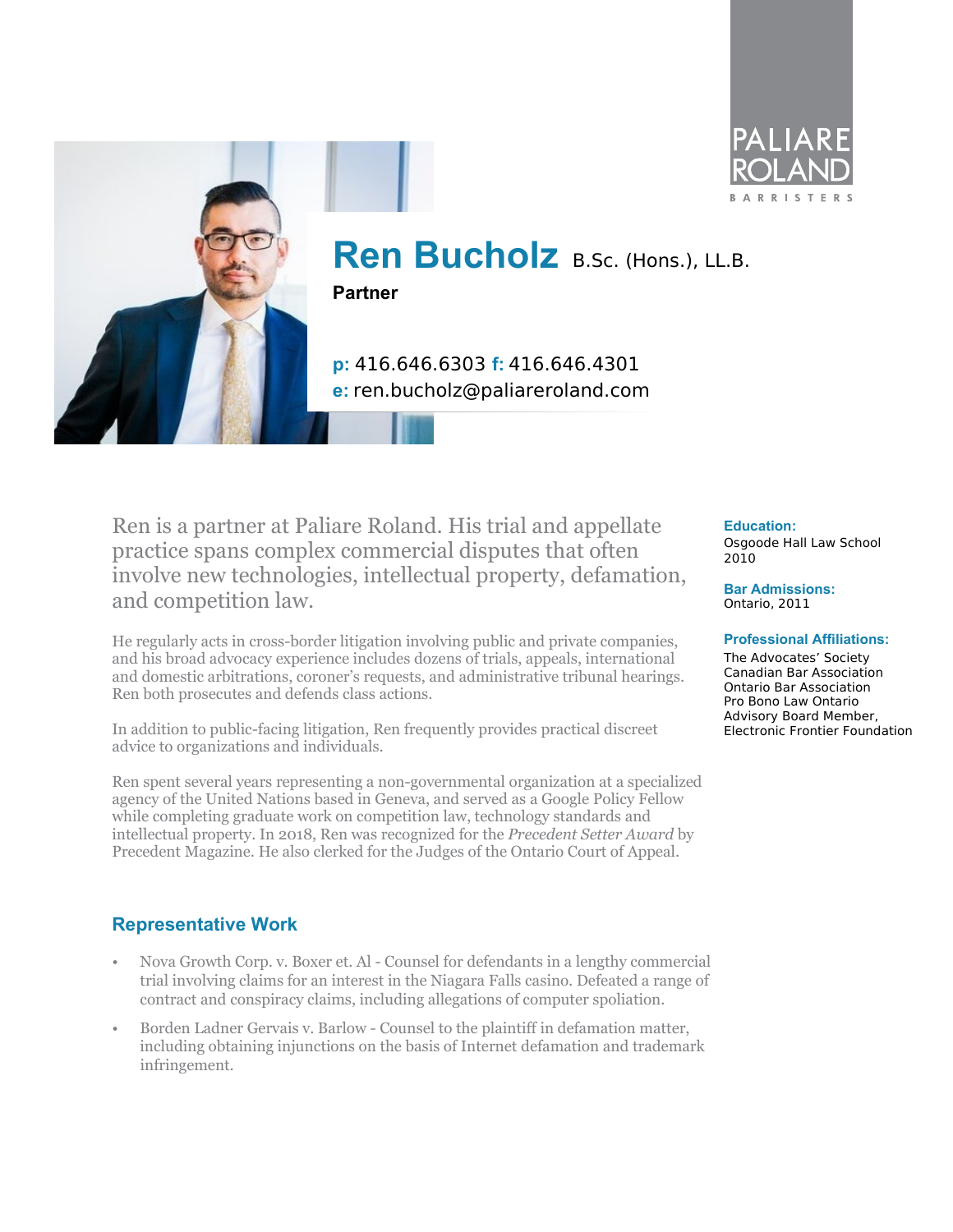## **Ren Bucholz** B.A. (Hons.), M.A., J.D.

## **p:** 416.646.6303 **f:** 416.646.4301 **e:** ren.bucholz@paliareroland.com

- Sheridan Chevrolet Cadillac Ltd. v. Kyungshin-Lear Sales and Engineering Counsel to defendant in a multi-jurisdictional class action involving alleged price-fixing among automotive parts manufacturers.
- Die-Mold Tool Ltd. v. McKenzie Counsel to a corporate plaintiff in a complex series of disputes involving the alleged oppressive conduct of a departing executive.
- Ren v. College of Massage Therapists of Ontario Counsel to the College in this judicial review of a decision regarding allegations of advertising improprieties.
- Wi-LAN v. John Doe Counsel to the plaintiff in a defamation action against an anonymous Internet user involving multiple Norwich Orders seeking third-party records.
- Royal Sun Alliance v. Viridian Dispute over historical insurance coverage for environmental damage in Manitoba and Saskatchewan.
- Goldhar v. Ha'aretz Counsel to the plaintiff in a defamation action involving the online publication of an article by an Israeli newspaper.
- Xerox Corporation v. Infinite Media Inc. Counsel to the plaintiff in a software licensing dispute encompassing allegations of copyright infringement.
- Pastore v. Aviva Canada Inc. Counsel for successful appellant on matter regarding the proper interaction of the Statutory Accident Benefits Schedule of the Insurance Act and the scope of judicial review of decision made in that context.
- Davydyiuk v. The Internet Archive et al. Counsel to the defendants in a suit alleging copyright infringement related to the Wayback Machine.
- Perfect 10, Inc. v. Google, Inc. et al. Counsel for Google in copyright case relating to image search.

### **Awards and Honours**

- Recognized Recognized in the *2021 Canadian Legal Lexpert Directory: Consistently Recommended* - Litigation - Corporate Commercial Repeatedly Recommended – Litigation – Defamation & Media Repeatedly Recommended – Professional Liability
- Recognized Recognized in the *2020 Canadian Legal Lexpert Directory* as *Consistently Recommended* - Litigation - Corporate Commercial
- ASAP Young Legal Talent Program (2013): Featured Young Litigator
- Philip C. Jessup International Law Moot Best Factum, Best Oralist (national rounds)

#### **Publications/Presentations**

- **Insult and injury** contributed an article to the June 5, 2015 issue of the Lawyers Weekly published by Lexis Nexis Canada Inc. This article discusses the decision in Baglow v. Smith which involves the liability of website "moderators" for the defamation of speakers on the internet.
- **How Can Canadian Authors Thrive in a Digital World?** -participated in a panel discussion as part of the Authors Alliance and the University of Toronto Libraries on the opportunities and challenges that internet presents to both academic and independent authors. Topics included the role of copyright law and fair dealing, new publishing opportunities (including open access publishing), and how digital dissemination can provide new life for older and out-of-print titles.